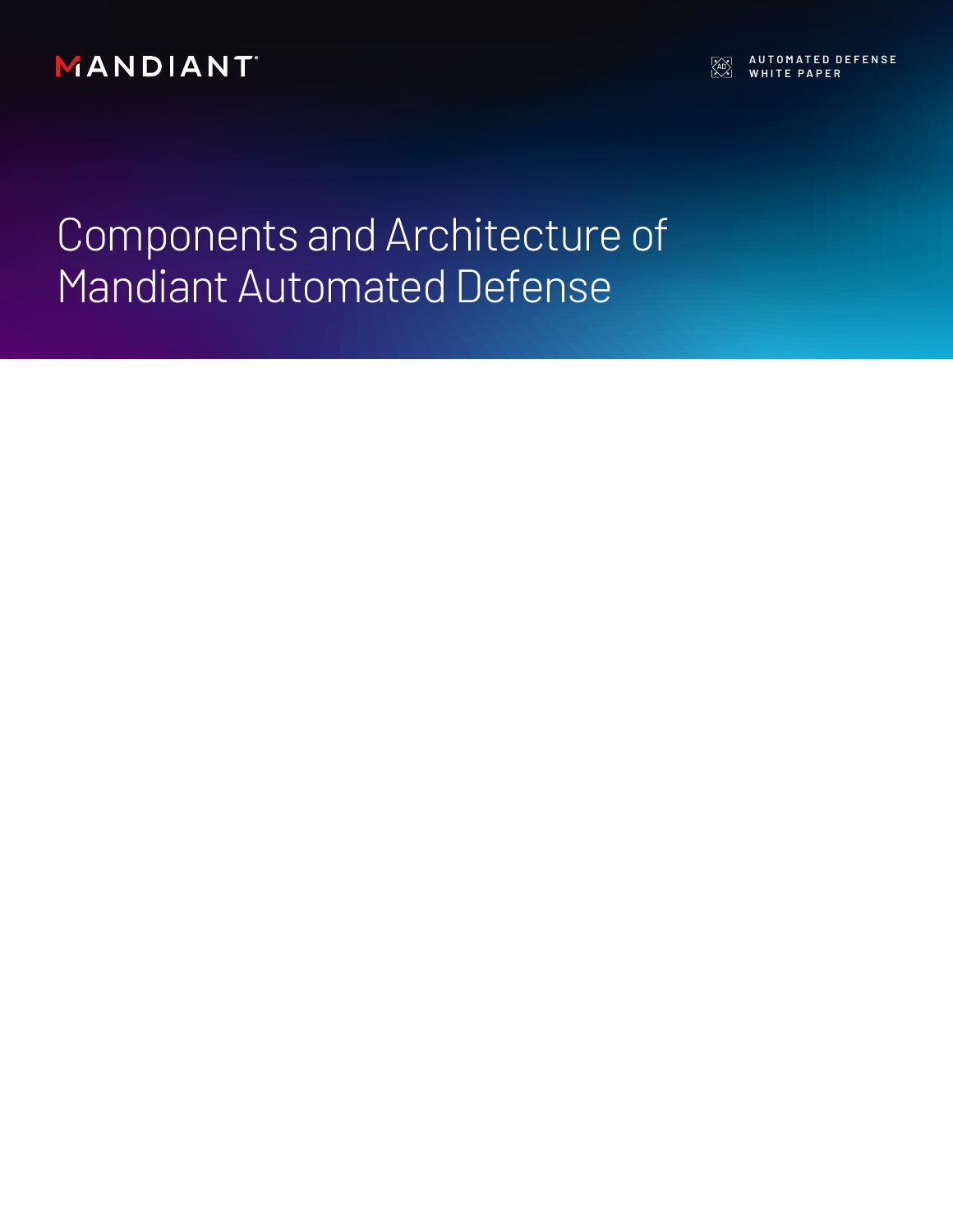## Overview

Mandiant Automated Defense, a critical component of extended detection and response (XDR) and the Mandiant Advantage platform, features decision automation software pre-built with the reasoning and decision-making skills needed to tackle the complexity and high volume of data facing security teams today. Automated Defense automates the analysis and triage of security data at machine speed with depth and consistency. Its proprietary intelligent decision engine provides built-in reasoning and judgment to make better decisions faster.

Automated Defense evaluates the event data stream in real-time from an organization's existing security detection sensors and learns about its security infrastructure and network context. The solution can analyze all ingested events and alerts, regardless of volume; to build evidence and context around malicious activity. Automated Defense processes every event, not just alerts labeled "important" or "critical," and performs extensive checks against an internal repository of context to appropriately escalate incidents.

Automated Defense uses probability-based reasoning and provides 24x7 continuous monitoring removing the need to filter, tune-down or ignore security alerts resulting in a significantly reduced number of false positives. Automated Defense eliminates human bias or fatigue of monitoring security alerts and maximizes the effectiveness of security teams by enabling analysts to go threat hunting and other security related activities.

Designed to easily integrate into any security infrastructure, Automated Defense brings additional value to existing investments by providing the capacity to thoroughly analyze all security events that are detected—without any learning mode or security rules to maintain.

Using the latest advancements in artificial intelligence, machine learning, modern streaming architectures and unique Integrated Reasoning,™ Automated Defense acts autonomously without a heavy system management burden, security engineering or long learning cycles.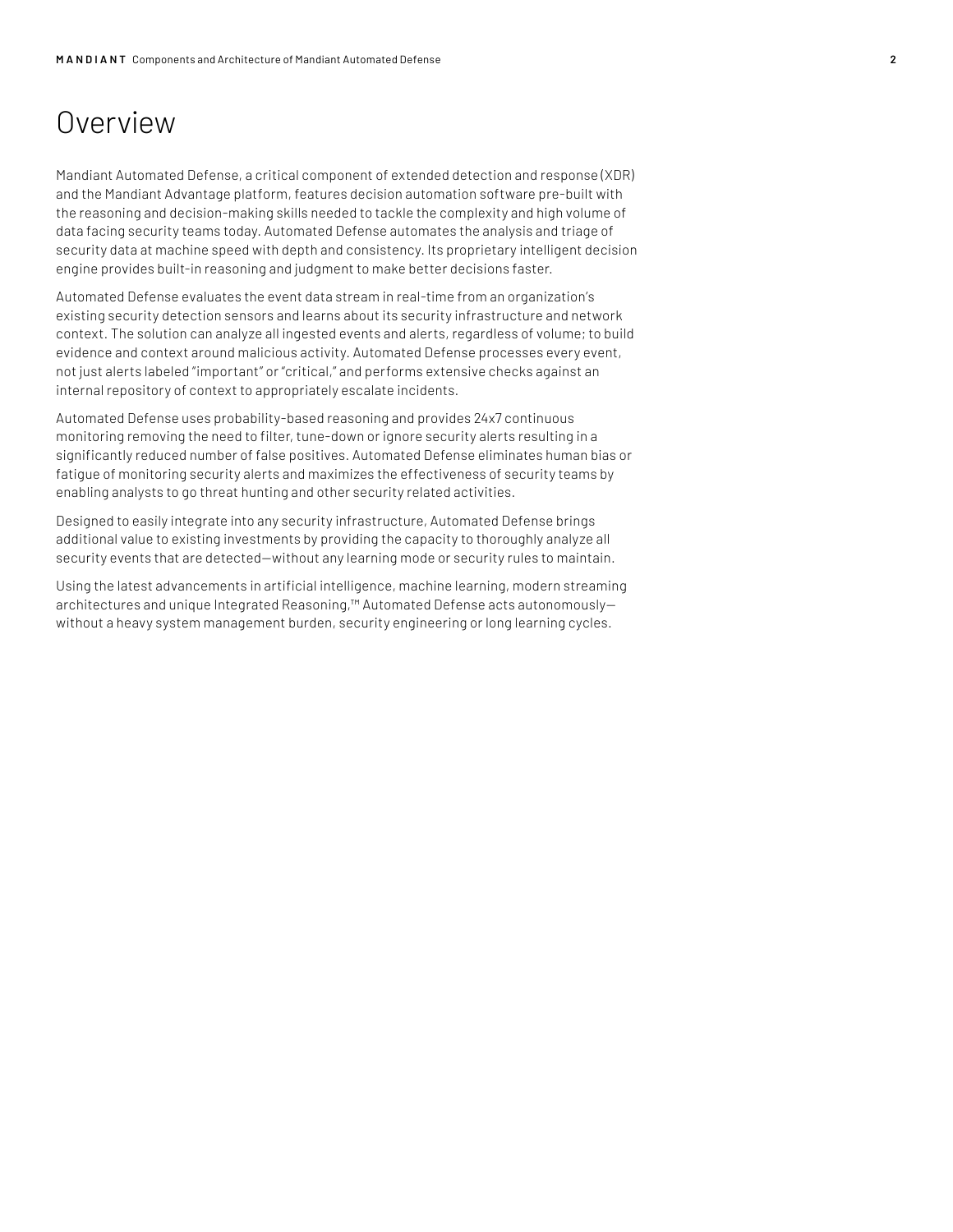# Functional Application

Automated Defense was built to support the exponential growth in security data and the variety of sensors and infrastructures deployed in today's security environments.

- Automated Defense is a cloud based application that includes:
- Data Processors that enrich, normalize and clean data across multiple types of security sensors, threat intelligence and company context.
- Integrated Reasoning that analyzes all network, endpoint, web filtering, cloud events and alerts to equate malicious attacks and determine which incidents need investigation.

### How it works

#### **Functional architecture**

Automated Defense extracts the data it needs from the existing security event collection infrastructure to conduct deeper analysis with Integrated Reasoning.

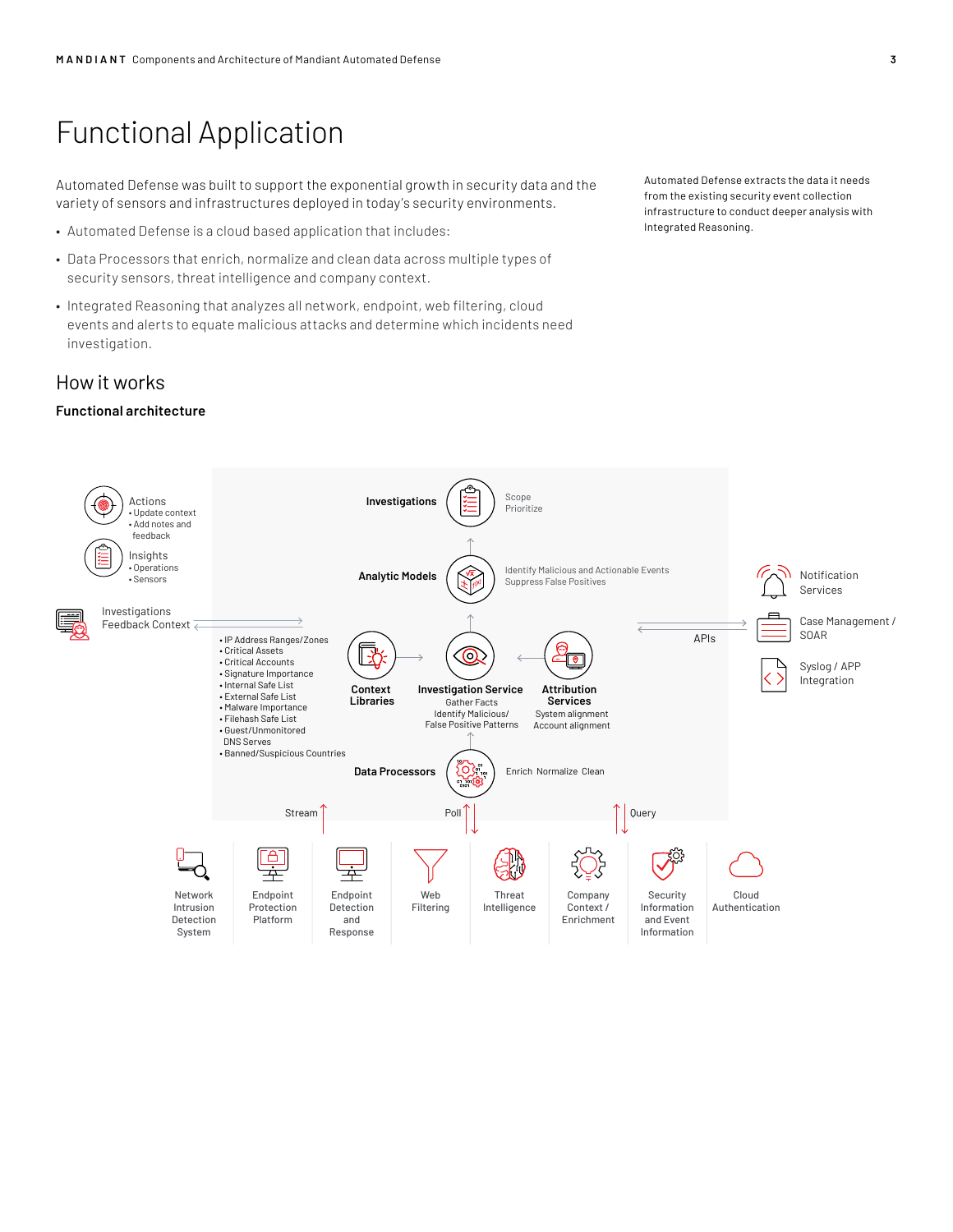# Event Handling

Automated Defense evaluates the event data stream from existing security sensors and learns about company context, the IT network and cloud environment. Automated Defense analyzes all events and alerts, regardless of volume, building evidence and context around malicious activity.

Automated Defense comes pre-structured with expert judgement, but learns and adapts while maintaining tribal knowledge. Automated Defense runs 24x7 performing without fatigue, loss of attention or staff attrition. This mix of expert judgment and self-adaption enables Automated Defense to immediately produce high-fidelity results and improve quickly as it works with a security response team.

### Events and context

During onboarding, the Automated Defense administrator is asked to provide important context about the IT environment through the management dashboard including:

- The company's publicly owned IP space
- Critical assets and accounts
- Security and network infrastructure (vulnerability scanners and load balancers)
- Network IDS/IPS signatures (high or low importance)
- Dynamic Host Configuration Protocol (DHCP) leases
- Asset vulnerability information

Not all context is required for Automated Defense to be operational; however, each additional contextual element incrementally increases the certainty about whether the detected activity is malicious and actionable or benign.

During the initial setup, the administrator configures event sources that Automated Defense will use.

To help organizations use their existing event-processing infrastructures, Automated Defense supports event sources including enterprise analytics solutions, data storage, data lakes, cloud providers, SIEM forwarders and connectors from

popular SIEM and SOAR vendors. Automated Defense will also accept events streamed directly from the management consoles of network IPS/IDS, endpoint protection platforms, web proxy and filtering solutions and endpoint detection and response systems. Unlisted event sources are also possible since Automated Defense listens for events on TCP-6060, UDP- 514, TLS-6514, and HTTP-6080.



Company context/enrichment allows Automated Defense to adapt to each customer's unique environment.

### Event processing

As Automated Defense receives events, it checks IP addresses and hostnames against sensitive contextual references such as the critical asset list, the critical account list, file name checks, geolocation information and vulnerability data.

The Automated Defense dashboard exposes the number of events reviewed, false positives that were suppressed, internal assets escalated and new investigations escalated. The dashboard includes the sensor event volume monitored, false positives suppressed, the automated actions and escalation, and lists the new and re-scoped incident investigations by priority.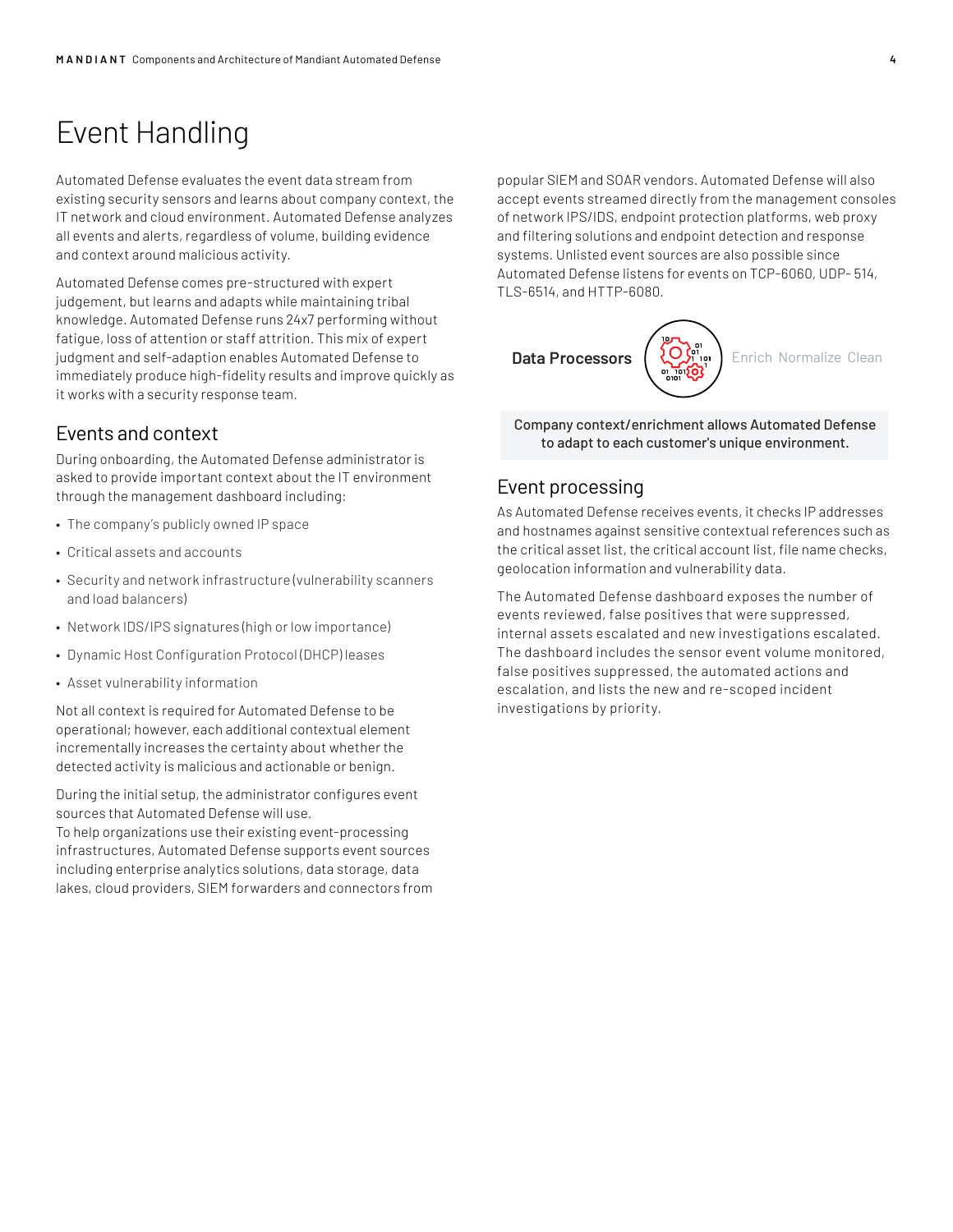## Integrated Reasoning

Integrated Reasoning has three features that codify the foundational knowledge, complex decision-making process and ongoing learning of a highly skilled security analyst.

## Integrated Reasoning



#### **What is Integrated Reasoning?**

At the core of Automated Defense is its Integrated Reasoning capability, developed by security experts and data scientists to analyze all ingested network, endpoint, web filtering, cloud events and alerts to equate malicious attacks and determine which incidents need investigation. Integrated Reasoning uses the most critical variables a security analyst considers relevant and decides if an event is malicious and actionable.

Integrated Reasoning is a patent-pending, multi-layered technology developed at the unique intersection of applied mathematics, security expertise, knowledge engineering and proprietary algorithms. With machine-level scalability, Integrated Reasoning uses all four of these elements to monitor, analyze, and determine which events are malicious across the organization's entire infrastructure. Through continuous learning and adaptation to an organization's environment, Integrated Reasoning becomes more efficient at prioritizing events and making actionable decisions. It is purpose-built to emulate the decision-making process of an experienced security analyst, considering 40-70 relevant factors per decision model. Integrated Reasoning is foundational to Automated Defense decision models, delivering efficient and effective security.

For more information on Integrated Reasoning, download the Integrated Reasoning solution brief.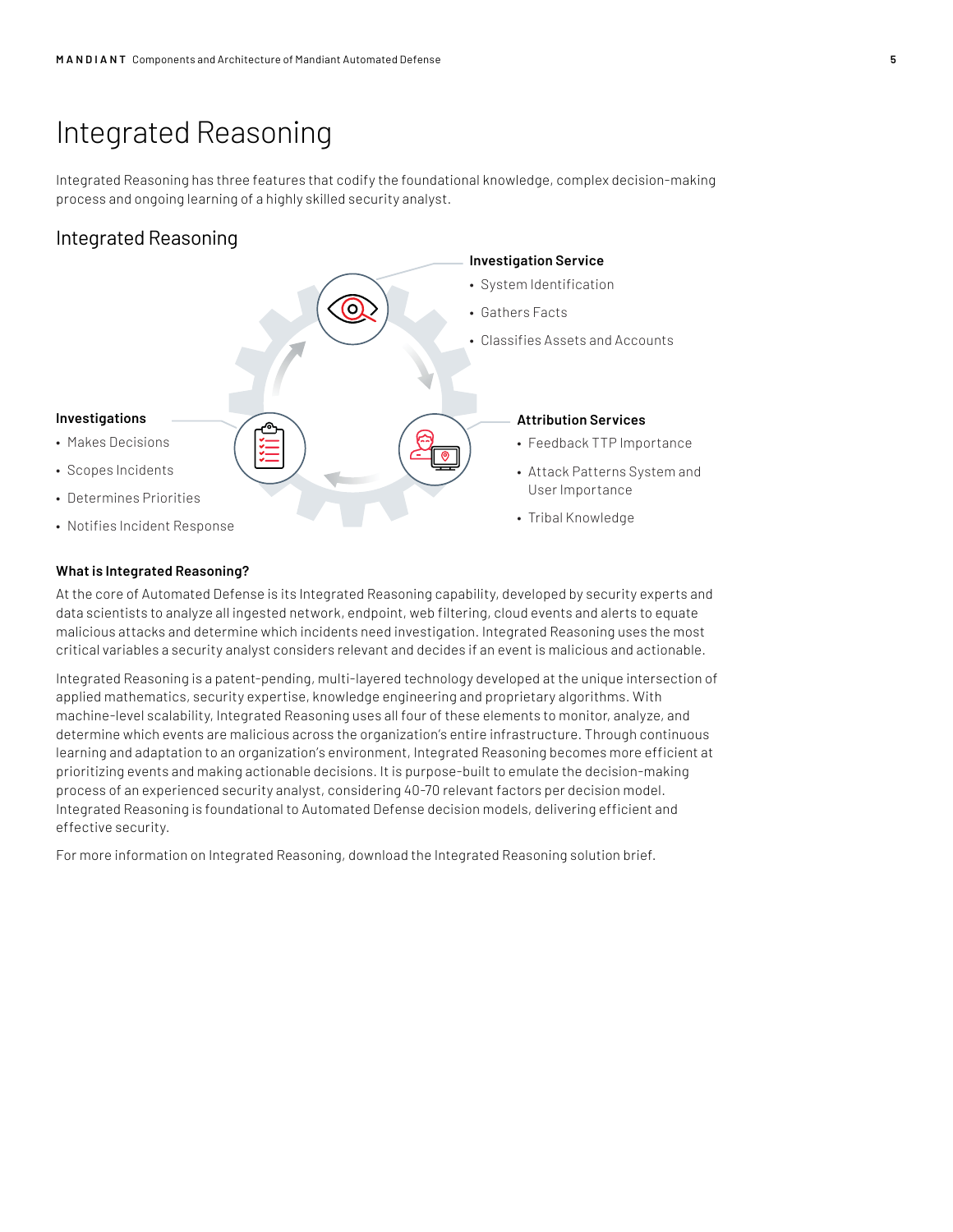

## Investigation Service

The Automated Defense Investigation Service uses events from DHCP and endpoint protection to constantly keep an up to date record of an IP address' associated hostname. An accurate mapping between hostname and an IP address ensures that subsequent investigations appropriately map context and behaviors to the correct system.

The Investigation Service evaluates if the systems, accounts, external IPs and domains, signatures and hashes (or other event attributes) in the security event result in an affirmative reference check that is maintained within the Knowledge Base.

Additionally, system attributes (such as open ports, operating systems) are used to classify the type and function of the internal system involved in the event.

System types inferred through the asset classification service include identifying if the internal system is a workstation or a server, or if the server is a domain controller, DNS server, web server, database server, or file server. For example, account attributes, such as administrative access, are identified through integration with Microsoft Active Directory and Azure Active Directory.

This feature gathers the information required for Automated Defense to answer a series of analytical questions for every event.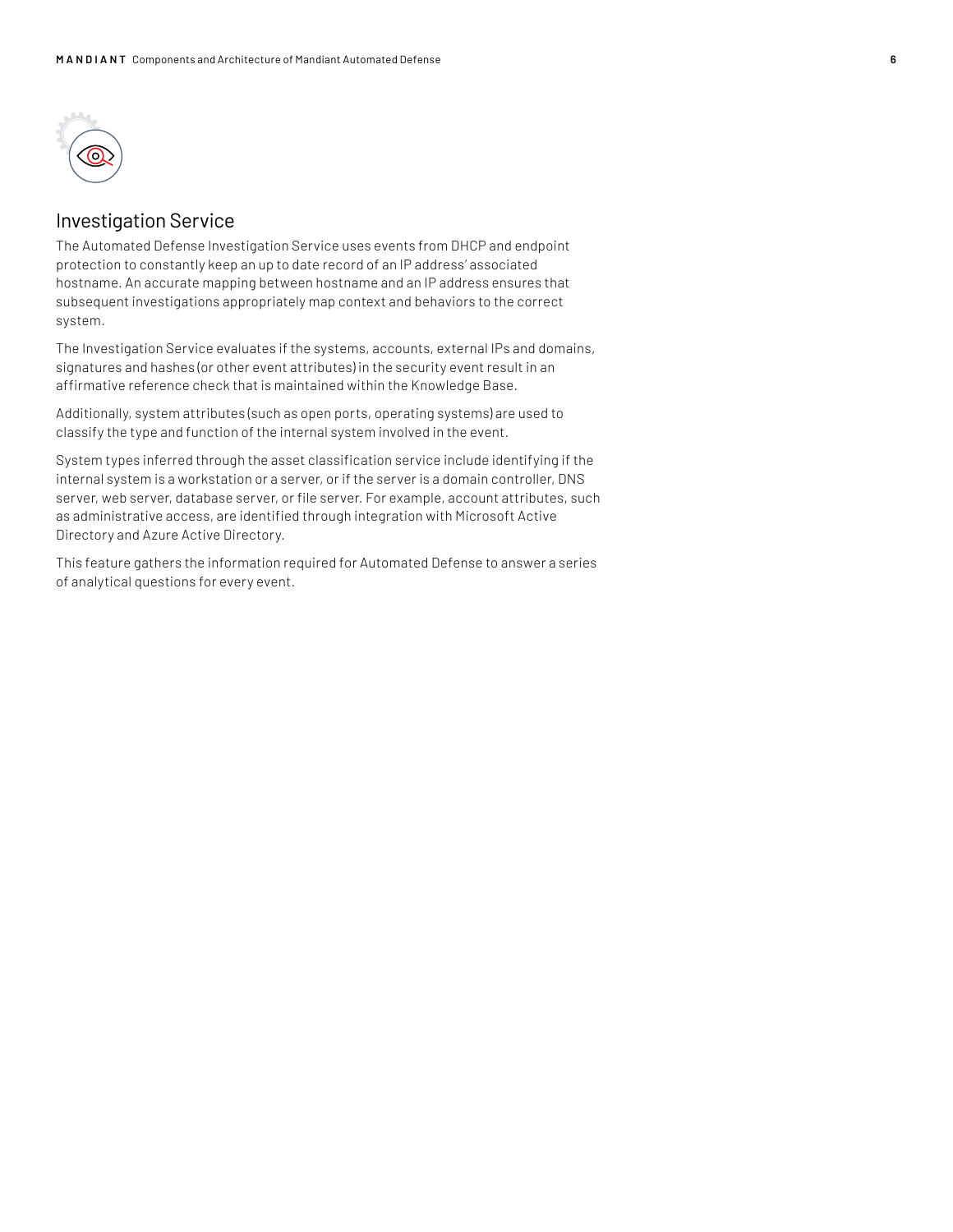

### Attribution Services

Events from Automated Defense are further annotated with checks made against the Knowledge Base, a repository of both local "tribal knowledge" about a customer's unique environment as well as global threat intelligence.

Within the Network Intrusion Analytic Model, Automated Defense maintains a history of communications between sources and destinations (both internal and external to the company) in order to identify patterns and anomalies which indicate either suspicious or benign behavior.

Within the Malware Event Analytic Model, Automated Defense keeps a record of attributes shared across systems within your organization and uses this knowledge base to look for patterns indicating malware may be spreading or isolated within the environment.

Within the Web Filter Analytic Model, Automated Defense maintains a history of web requests per system to identify if traffic patterns are suspicious and possibly an indication of command and control.

Within the Endpoint Detection and Response Analytic Model, Automated Defense classifies each process and evaluates the process's relationship with the parent and child processes for suspicious behaviors.

Within the Cloud Monitoring Analytic Model, Automated Defense profiles authentication behavior and incorporates threat intelligence to identify suspicious logins that may indicate account compromise.

Additionally, Automated Defense keeps track of repeat offending systems and accounts, corroborating suspicion garnered from the Network Intrusion Model, Malware Event Analysis Model, Endpoint Detection and Respond Model, Web Filter Model, and the Cloud Monitoring Model.

Global threat intelligence sourced and used by Mandiant includes known bad indicators such as external IP addresses and file hashes, IP geolocation information, IP anonymization services such as public VPNs or TOR nodes lists. Integration with STIX/ TAXII enables customers to take advantage of additional third-party intelligence sources. Knowledge Base, a repository of both local "tribal knowledge" about a customer's unique environment as well as global threat intelligence.

Mandiant Threat Intelligence

- Breach intelligence collected from Mandiant Consulting incident response engagement
- Adversarial intelligence from Mandiant threat researchers
- Machine intelligence from third-party security products
- Operational intelligence derived from Mandiant Managed Defense services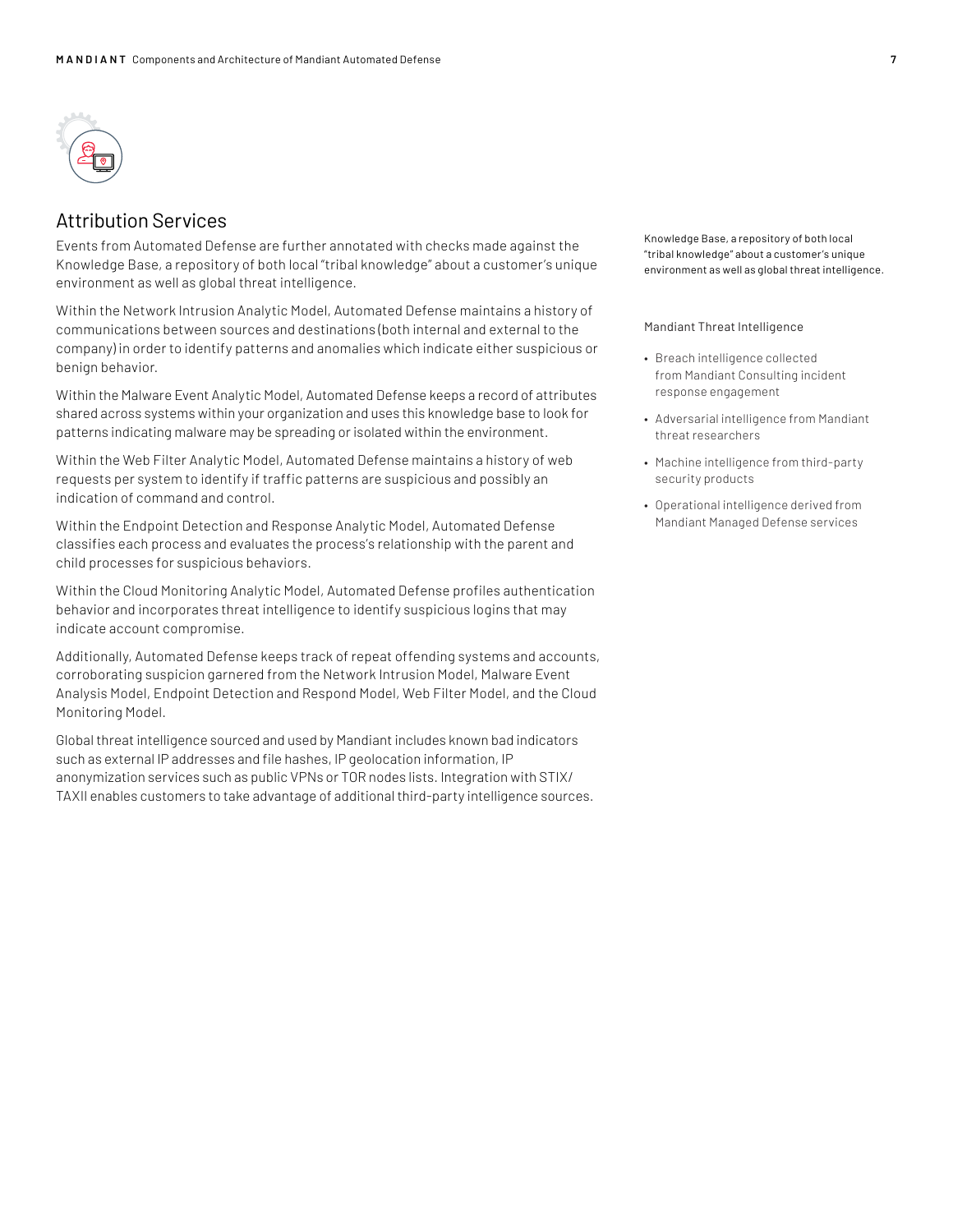

### Investigations

The Investigations component of Integrated Reasoning uses decision automation to structure the reasoning and judgement of expert security analysts and makes decisions to:

- Escalate the case, with the recommendation that incident response should perform containment and remediation actions
- Ignore the case, as it is not a threat and needs no further action at this time

Each escalated case is prioritized based on the likelihood of the activity being malicious and actionable, current most progressed attack stage, number of internal systems involved, asset criticality, and the confidence level derived for the IC-Score.

If the escalated case is related to an ongoing and open incident (same system(s), attack techniques and so on), the case is added to the existing incident investigation and the investigation is scoped and prioritized using the new information.

## 12 OPEN INVESTIGATIONS - TOP 3 HIGHEST SEVERITY

- PRIORITY 1 12, Int Int Exploitation
- PRIORITY 2 8, Ransomware Infection with Suspicious Repeated Connections
- PRIORITY 3 14, Virus Infections, Suspicious Repeated Connections and Int -...

### RECENTLY UPDATED OPEN INVESTIGATIONS

PRIORITY 3 14, Virus Infections, Suspicious Repeated Connections and Int -...  $\blacktriangleright$ 

PRIORITY 4 13, RAT Infection with Int - Ext Network C2 Malware

PRIORITY 1 12, Int - Int Exploitation

**FIGURE 1.** Mandiant Automated Defense adds new events to existing investigations.

#### IC-Score

Mandiant's defined confidence scoring for publicly known indicators, that combines expert knowledge with cutting-edge machine learning.

The IC-Score helps users reduce alert fatigue, prioritize resources, understand threat actor attribution and adequately align investigation resources.